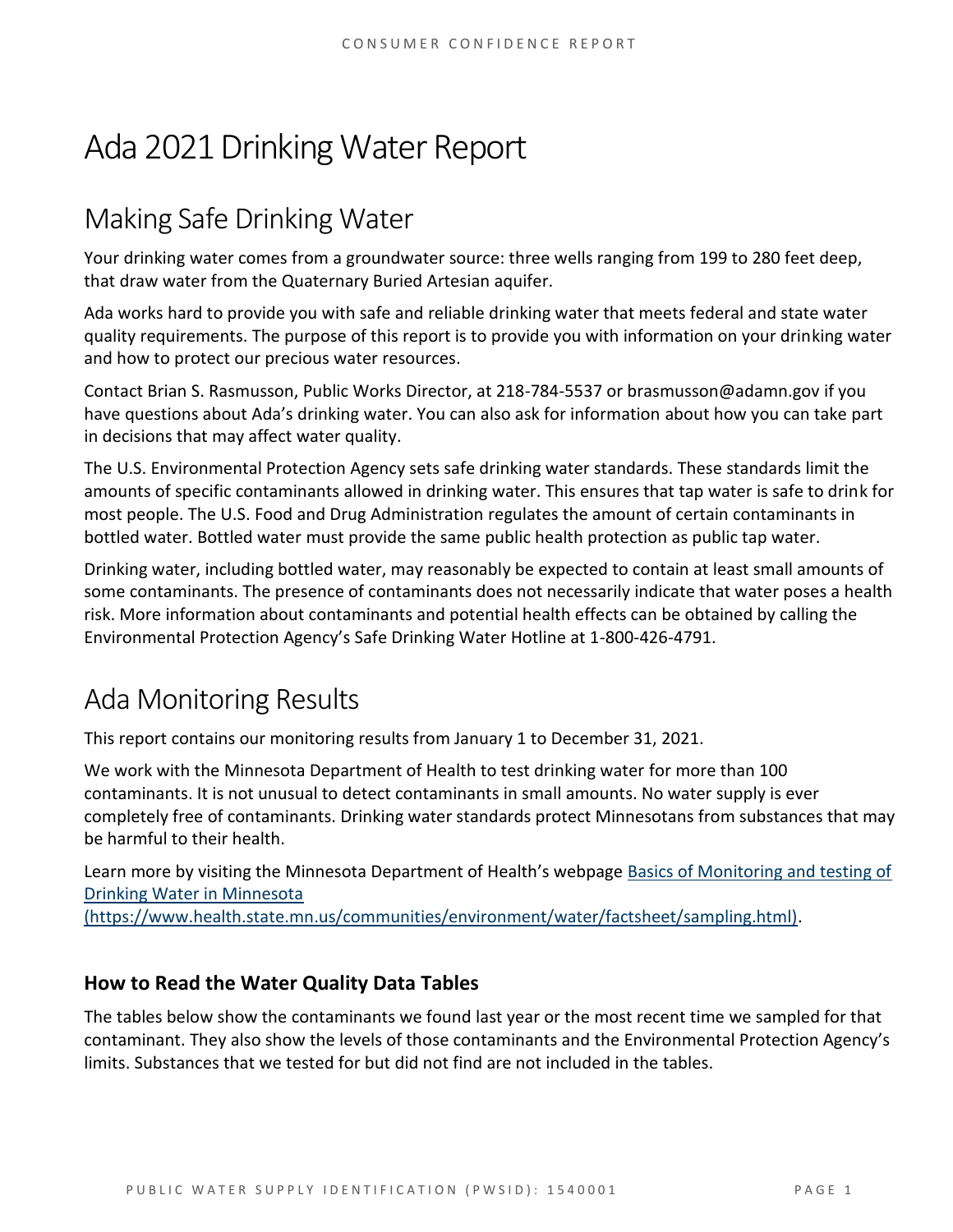We sample for some contaminants less than once a year because their levels in water are not expected to change from year to year. If we found any of these contaminants the last time we sampled for them, we included them in the tables below with the detection date.

We may have done additional monitoring for contaminants that are not included in the Safe Drinking Water Act. To request a copy of these results, call the Minnesota Department of Health at 651-201-4700 between 8:00 a.m. and 4:30 p.m., Monday through Friday.

Some contaminants are monitored regularly throughout the year, and rolling (or moving) annual averages are used to manage compliance. Because of this averaging, there are times where the Range of Detected Test Results for the calendar year is lower than the Highest Average or Highest Single Test Result, because it occurred in the previous calendar year.

### **Definitions**

- AL (Action Level): The concentration of a contaminant which, if exceeded, triggers treatment or other requirements which a water system must follow.
- **EPA:** Environmental Protection Agency
- **MCL (Maximum contaminant level)**: The highest level of a contaminant that is allowed in drinking water. MCLs are set as close to the MCLGs as feasible using the best available treatment technology.
- **MCLG (Maximum contaminant level goal)**: The level of a contaminant in drinking water below which there is no known or expected risk to health. MCLGs allow for a margin of safety.
- **MRDL (Maximum residual disinfectant level):** The highest level of a disinfectant allowed in drinking water. There is convincing evidence that addition of a disinfectant is necessary for control of microbial contaminants.
- **MRDLG (Maximum residual disinfectant level goal)**: The level of a drinking water disinfectant below which there is no known or expected risk to health. MRDLGs do not reflect the benefits of the use of disinfectants to control microbial contaminants.
- **N/A (Not applicable)**: Does not apply.
- **pCi/l (picocuries per liter)**: A measure of radioactivity.
- **ppb (parts per billion)**: One part per billion in water is like one drop in one billion drops of water, or about one drop in a swimming pool. ppb is the same as micrograms per liter (μg/l).
- **ppm (parts per million)**: One part per million is like one drop in one million drops of water, or about one cup in a swimming pool. ppm is the same as milligrams per liter (mg/l).
- **PWSID: Public water system identification.**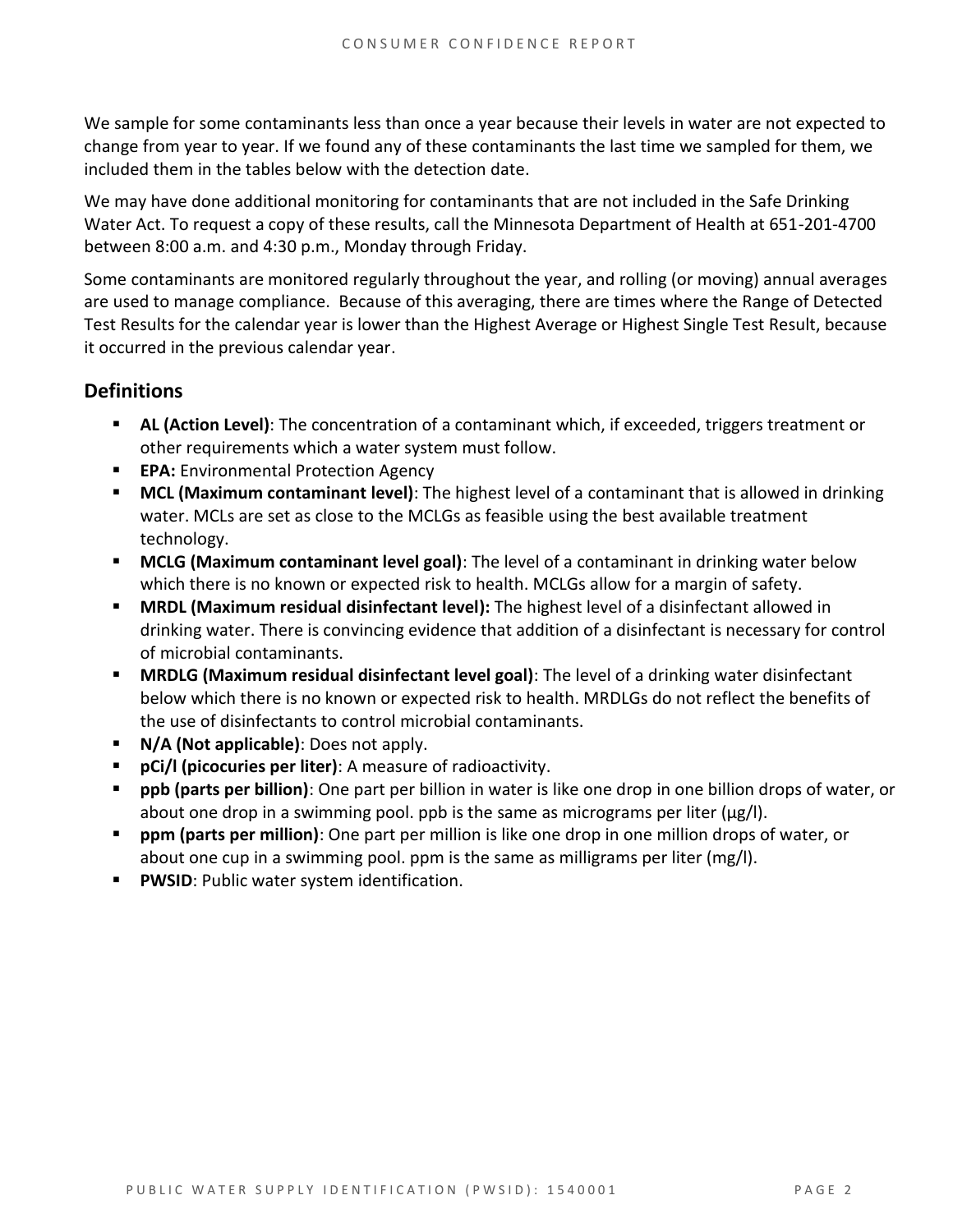### **Monitoring Results – Regulated Substances**

| LEAD AND COPPER - Tested at customer taps.                   |                                  |                                           |                                                   |                                                                             |                  |                                        |  |
|--------------------------------------------------------------|----------------------------------|-------------------------------------------|---------------------------------------------------|-----------------------------------------------------------------------------|------------------|----------------------------------------|--|
| <b>Contaminant</b> (Date, if<br>sampled in previous<br>year) | EPA's<br>Ideal<br>Goal<br>(MCLG) | EPA's<br><b>Action</b><br>Level           | 90% of<br><b>Results Were</b><br><b>Less Than</b> | <b>Number</b><br><b>of</b><br><b>Homes</b><br>with<br>High<br><b>Levels</b> | <b>Violation</b> | <b>Typical Sources</b>                 |  |
| Lead (09/09/20)                                              | 0 ppb                            | 90% of<br>homes<br>less than<br>15 ppb    | $3.2$ ppb                                         | 0 out of<br>10                                                              | <b>NO</b>        | Corrosion of<br>household<br>plumbing. |  |
| Copper (09/09/20)                                            | 0 ppm                            | 90% of<br>homes<br>less than<br>$1.3$ ppm | $0.27$ ppm                                        | 0 out of<br>10                                                              | <b>NO</b>        | Corrosion of<br>household<br>plumbing. |  |

| <b>INORGANIC &amp; ORGANIC CONTAMINANTS - Tested in drinking water.</b> |  |
|-------------------------------------------------------------------------|--|
|-------------------------------------------------------------------------|--|

| Contaminant<br>(Date, if sampled<br>in previous year) | EPA's<br><b>Ideal Goal</b><br>(MCLG) | EPA's<br>Limit<br>(MCL) | <b>Highest</b><br><b>Average or</b><br><b>Highest Single</b><br><b>Test Result</b> | Range of<br><b>Detected</b><br><b>Test Results</b> | <b>Violation</b> | <b>Typical Sources</b>                                                                                 |
|-------------------------------------------------------|--------------------------------------|-------------------------|------------------------------------------------------------------------------------|----------------------------------------------------|------------------|--------------------------------------------------------------------------------------------------------|
| Barium (11/09/20)                                     | 2 ppm                                | 2 ppm                   | $0.12$ ppm                                                                         | N/A                                                | NO.              | Discharge of drilling<br>wastes; Discharge<br>from metal refineries;<br>Erosion of natural<br>deposit. |
| <b>Combined Radium</b><br>(2018)                      | $0$ pCi/l                            | 5.4<br>pCi/l            | $0.7$ pCi/l                                                                        | N/A                                                | NO.              | Erosion of natural<br>deposits.                                                                        |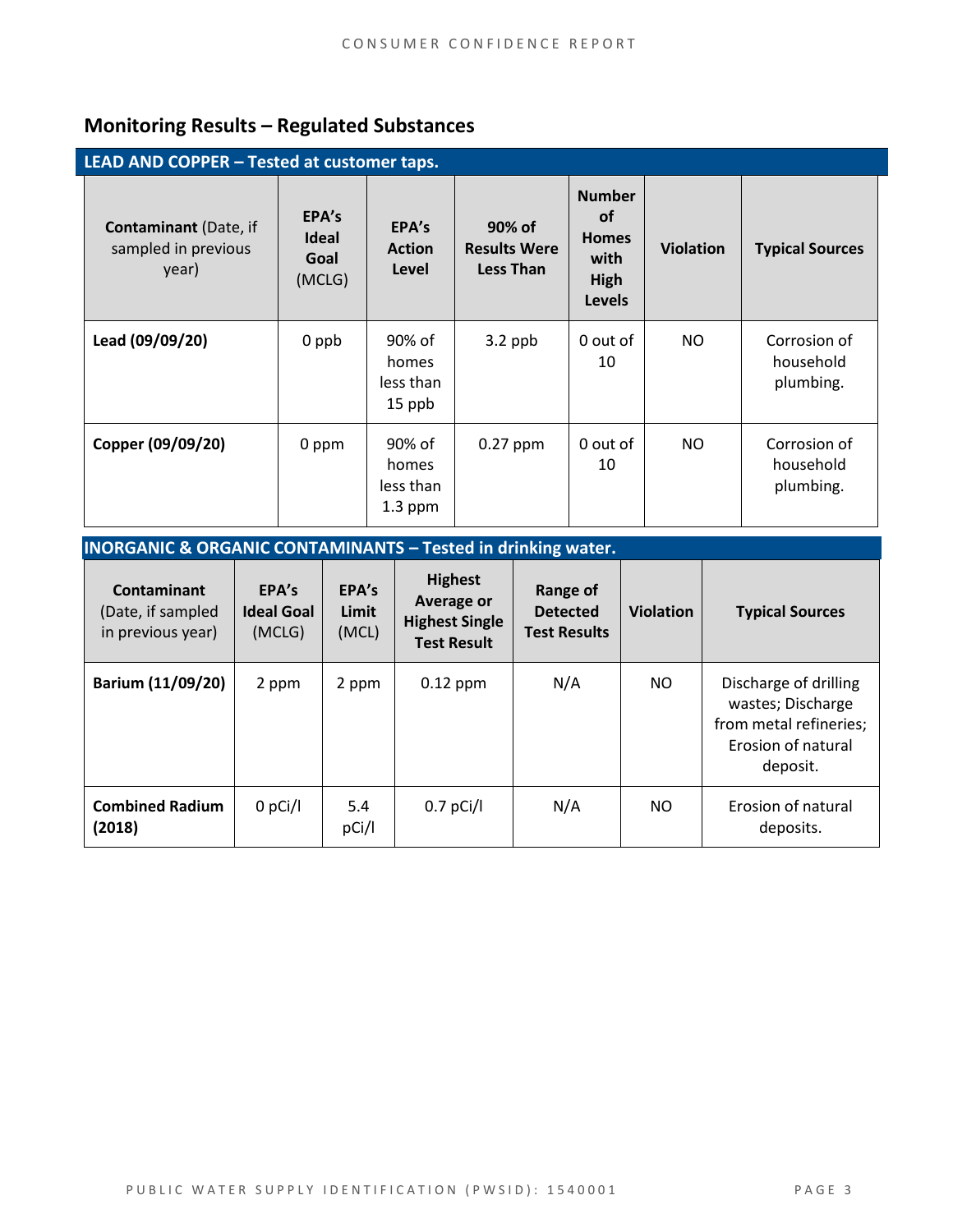| <b>CONTAMINANTS RELATED TO DISINFECTION - Tested in drinking water.</b> |                                               |                                    |                                                                                              |                                                    |                  |                                                  |  |
|-------------------------------------------------------------------------|-----------------------------------------------|------------------------------------|----------------------------------------------------------------------------------------------|----------------------------------------------------|------------------|--------------------------------------------------|--|
| <b>Substance (Date, if</b><br>sampled in previous<br>year)              | <b>EPA's Ideal</b><br>Goal (MCLG<br>or MRDLG) | EPA's<br>Limit<br>(MCL or<br>MRDL) | <b>Highest</b><br><b>Average or</b><br><b>Highest</b><br><b>Single Test</b><br><b>Result</b> | Range of<br><b>Detected</b><br><b>Test Results</b> | <b>Violation</b> | <b>Typical Sources</b>                           |  |
| <b>Total</b><br><b>Trihalomethanes</b><br>(TTHMs)                       | N/A                                           | 80 ppb                             | $0.9$ ppb                                                                                    | N/A                                                | NO.              | By-product of<br>drinking water<br>disinfection. |  |
| <b>Total Haloacetic</b><br>Acids (HAA)                                  | N/A                                           | 60 ppb                             | $4.3$ ppb                                                                                    | N/A                                                | NO.              | By-product of<br>drinking water<br>disinfection. |  |
| <b>Total Chlorine</b>                                                   | $4.0$ ppm                                     | $4.0$ ppm                          | 1.03 ppm                                                                                     | $1.00 - 1.10$<br>ppm                               | NO.              | Water additive<br>used to control<br>microbes.   |  |

Total HAA refers to HAA5

| <b>OTHER SUBSTANCES - Tested in drinking water.</b> |                                      |                         |                                                                             |                                                    |                  |                                                                               |  |  |
|-----------------------------------------------------|--------------------------------------|-------------------------|-----------------------------------------------------------------------------|----------------------------------------------------|------------------|-------------------------------------------------------------------------------|--|--|
| Substance (Date,<br>if sampled in<br>previous year) | EPA's<br><b>Ideal Goal</b><br>(MCLG) | EPA's<br>Limit<br>(MCL) | <b>Highest</b><br>Average or<br><b>Highest Single</b><br><b>Test Result</b> | Range of<br><b>Detected</b><br><b>Test Results</b> | <b>Violation</b> | <b>Typical Sources</b>                                                        |  |  |
| <b>Fluoride</b>                                     | $4.0$ ppm                            | $4.0$ ppm               | $1.23$ ppm                                                                  | $0.93 - 1.10$<br>ppm                               | NO.              | Erosion of natural<br>deposits; Water<br>additive to promote<br>strong teeth. |  |  |

### **Some People Are More Vulnerable to Contaminants in Drinking Water**

Some people may be more vulnerable to contaminants in drinking water than the general population. Immuno-compromised persons such as persons with cancer undergoing chemotherapy, persons who have undergone organ transplants, people with HIV/AIDS or other immune system disorders, some elderly, and infants can be particularly at risk from infections. The developing fetus and therefore pregnant women may also be more vulnerable to contaminants in drinking water. These people or their caregivers should seek advice about drinking water from their health care providers. EPA/Centers for Disease Control (CDC) guidelines on appropriate means to lessen the risk of infection by *Cryptosporidium* and other microbial contaminants are available from the Safe Drinking Water Hotline at 1-800-426-4791.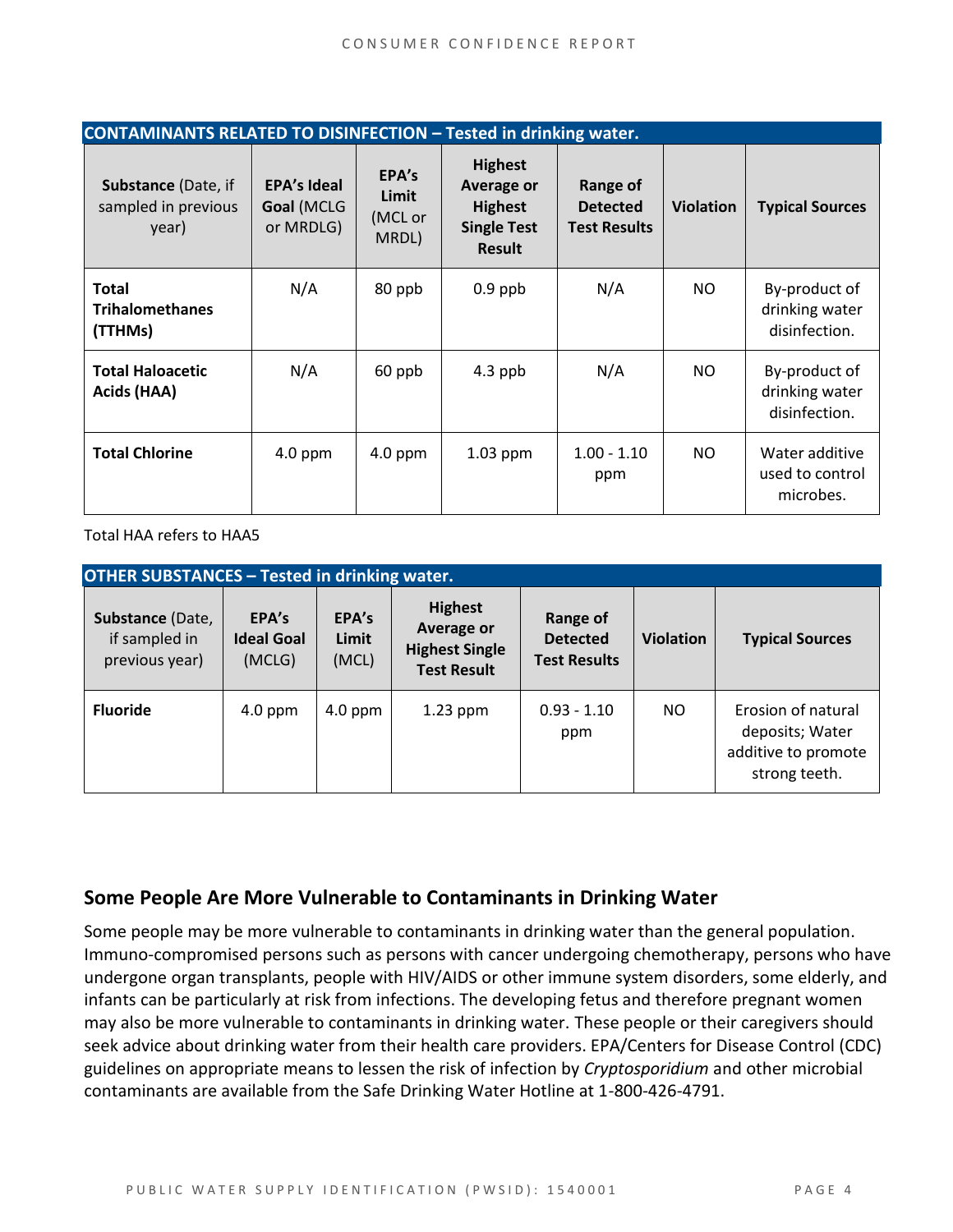# Learn More about Your Drinking Water

### **Drinking Water Sources**

Minnesota's primary drinking water sources are groundwater and surface water. Groundwater is the water found in aquifers beneath the surface of the land. Groundwater supplies 75 percent of Minnesota's drinking water. Surface water is the water in lakes, rivers, and streams above the surface of the land. Surface water supplies 25 percent of Minnesota's drinking water.

Contaminants can get in drinking water sources from the natural environment and from people's daily activities. There are five main types of contaminants in drinking water sources.

- **Microbial contaminants,** such as viruses, bacteria, and parasites. Sources include sewage treatment plants, septic systems, agricultural livestock operations, pets, and wildlife.
- **Inorganic contaminants** include salts and metals from natural sources (e.g. rock and soil), oil and gas production, mining and farming operations, urban stormwater runoff, and wastewater discharges.
- **Pesticides and herbicides** are chemicals used to reduce or kill unwanted plants and pests. Sources include agriculture, urban stormwater runoff, and commercial and residential properties.
- **Organic chemical contaminants** include synthetic and volatile organic compounds. Sources include industrial processes and petroleum production, gas stations, urban stormwater runoff, and septic systems.
- **Radioactive contaminants** such as radium, thorium, and uranium isotopes come from natural sources (e.g. radon gas from soils and rock), mining operations, and oil and gas production.

The Minnesota Department of Health provides information about your drinking water source(s) in a source water assessment, including:

- How Ada is protecting your drinking water source(s);
- Nearby threats to your drinking water sources;
- How easily water and pollution can move from the surface of the land into drinking water sources, based on natural geology and the way wells are constructed.

Find your source water assessment at [Source Water Assessments](https://www.health.state.mn.us/communities/environment/water/swp/swa)  [\(https://www.health.state.mn.us/communities/environment/water/swp/swa\)](https://www.health.state.mn.us/communities/environment/water/swp/swa) or call 651-201-4700 between 8:00 a.m. and 4:30 p.m., Monday through Friday.

### **Lead in Drinking Water**

You may be in contact with lead through paint, water, dust, soil, food, hobbies, or your job. Coming in contact with lead can cause serious health problems for everyone. There is no safe level of lead. Babies, children under six years, and pregnant women are at the highest risk.

Lead is rarely in a drinking water source, but it can get in your drinking water as it passes through lead service lines and your household plumbing system. Ada is responsible for providing high quality drinking water, but it cannot control the plumbing materials used in private buildings.

Read below to learn how you can protect yourself from lead in drinking water.